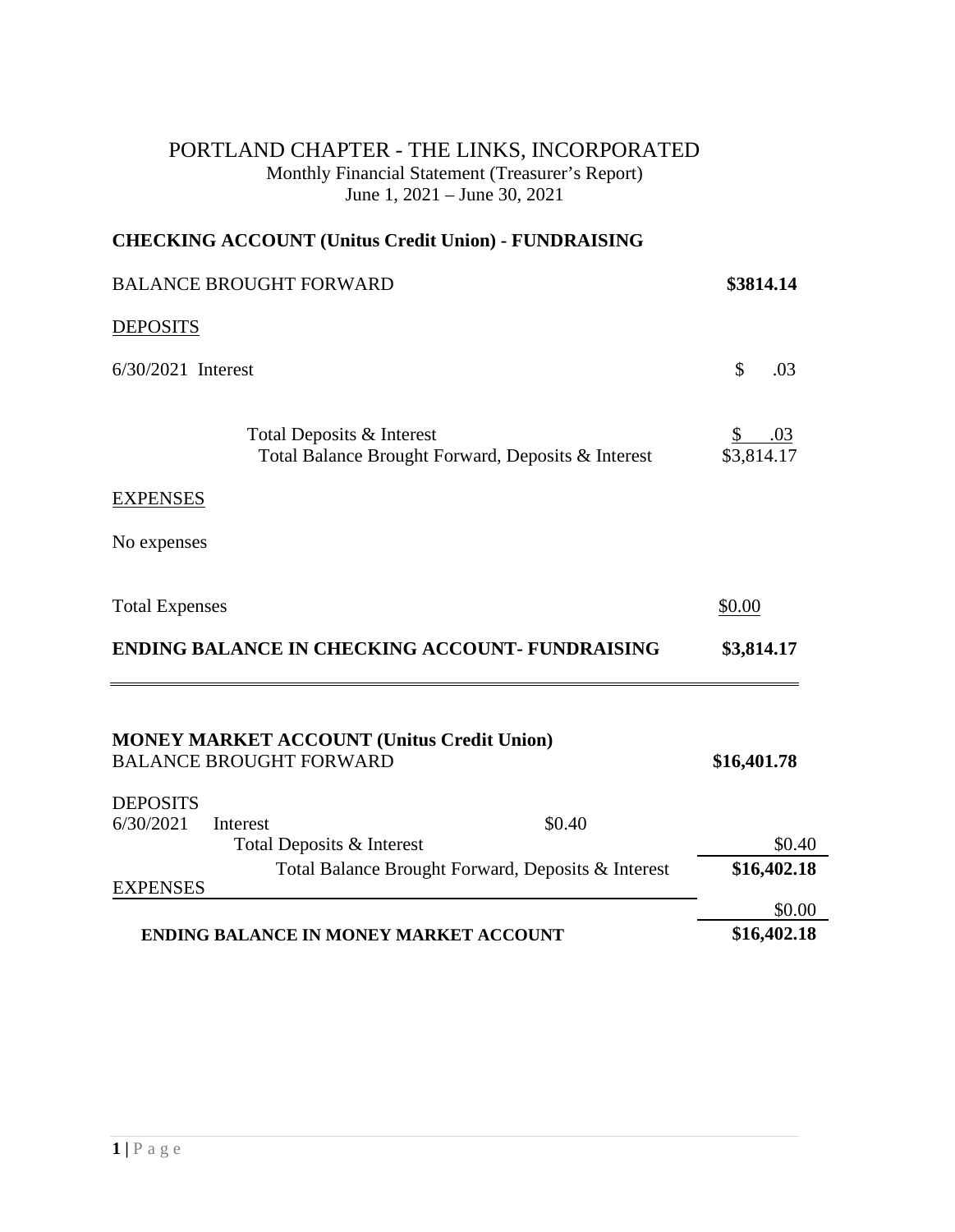## PORTLAND CHAPTER - THE LINKS, INCORPORATED Monthly Financial Statement (Treasurer's Report) June 1, 2021 – June 30, 2021

| <b>CHECKING ACCOUNT (Unitus Credit Union) - OPERATIONS</b>                      |                      |  |
|---------------------------------------------------------------------------------|----------------------|--|
| <b>BALANCE BROUGHT FORWARD</b>                                                  | \$9,792.34           |  |
| <b>DEPOSITS</b>                                                                 |                      |  |
| 6/30/2021<br>Interest                                                           | \$<br>0.09           |  |
| Total Deposits & Interest<br>Total Balance Brought Forward, Deposits & Interest | \$0.09<br>\$9,792.43 |  |
| <b>EXPENSES</b>                                                                 |                      |  |
| 6/24/2021 Ck #1100- Sylvia Welch /reimburse president outgoing gift             | \$380.00             |  |

|                                                       | <b>Total Expenses</b> | \$380.00   |
|-------------------------------------------------------|-----------------------|------------|
| <b>ENDING BALANCE IN CHECKING ACCOUNT- OPERATIONS</b> |                       | \$9,412.43 |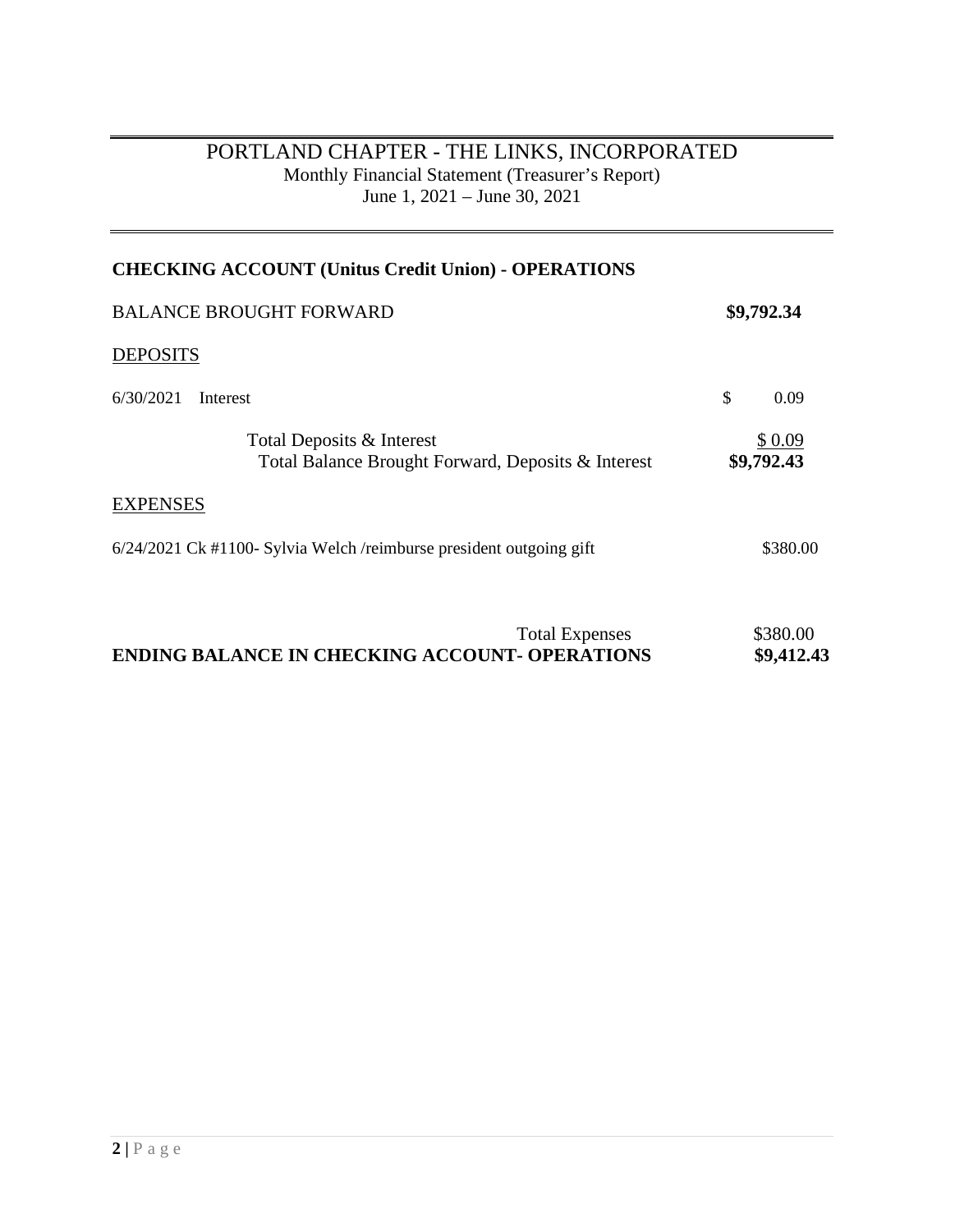## PORTLAND CHAPTER - THE LINKS, INCORPORATED Monthly Financial Statement (Treasurer's Report) June 1, 2021 – June 30, 2021

| <b>Money Market (Unitus Credit Union) – WA CONFERENCE</b>                                             |                           |
|-------------------------------------------------------------------------------------------------------|---------------------------|
| <b>BALANCE BROUGHT FORWARD</b>                                                                        | \$33,549.85               |
| <b>DEPOSITS</b><br>6/1-6/30/21 Detail listing on WA Financial Conference Report<br>$6/30/21$ Interest | \$3,470.00<br>.64         |
| Total Deposits & Interest<br>Total Balance Brought Forward, Deposits & Interest                       | \$3,470.64<br>\$37,020.49 |
| <b>EXPENSES</b>                                                                                       |                           |
| 6/1-6/30/21 Detail listing on WA Financial Conference Report                                          | \$27,044.05               |
| <b>Total Expenses</b>                                                                                 | \$27,044.05               |
| <b>ENDING BALANCE IN WA CONFERENCE ACCOUNT</b>                                                        | \$9,976.44                |

| BALANCE - PRIME SHARE ACCOUNT (Unitus Credit Union- FUNDRAISING) (No Activity) \$5.00       |             |
|---------------------------------------------------------------------------------------------|-------------|
| <b>BALANCE - PRIME SHARE ACCOUNT (Unitus Credit Union- OPERATIONS)</b> (No Activity) \$5.00 |             |
| <b>ENDING BALANCE - MONEY MARKET (Unitus- MONEY MARKET)</b>                                 | \$16,402.18 |
| <b>ENDING BALANCE - SHARE, CHECKING (Unitus- FUNDRAISING)</b>                               | \$3,814.17  |
| <b>ENDING BALANCE - SHARE, CHECKING (Unitus- OPERATIONS)</b>                                | \$9,412.43  |
| <b>ENDING BALANCE - SHARE, CHECKING (Unitus- WA FUNDS)</b>                                  | \$9,976.44  |
| <b>ENDING BALANCE IN ALL ACCOUNTS (Unitus)</b>                                              | \$39,615.22 |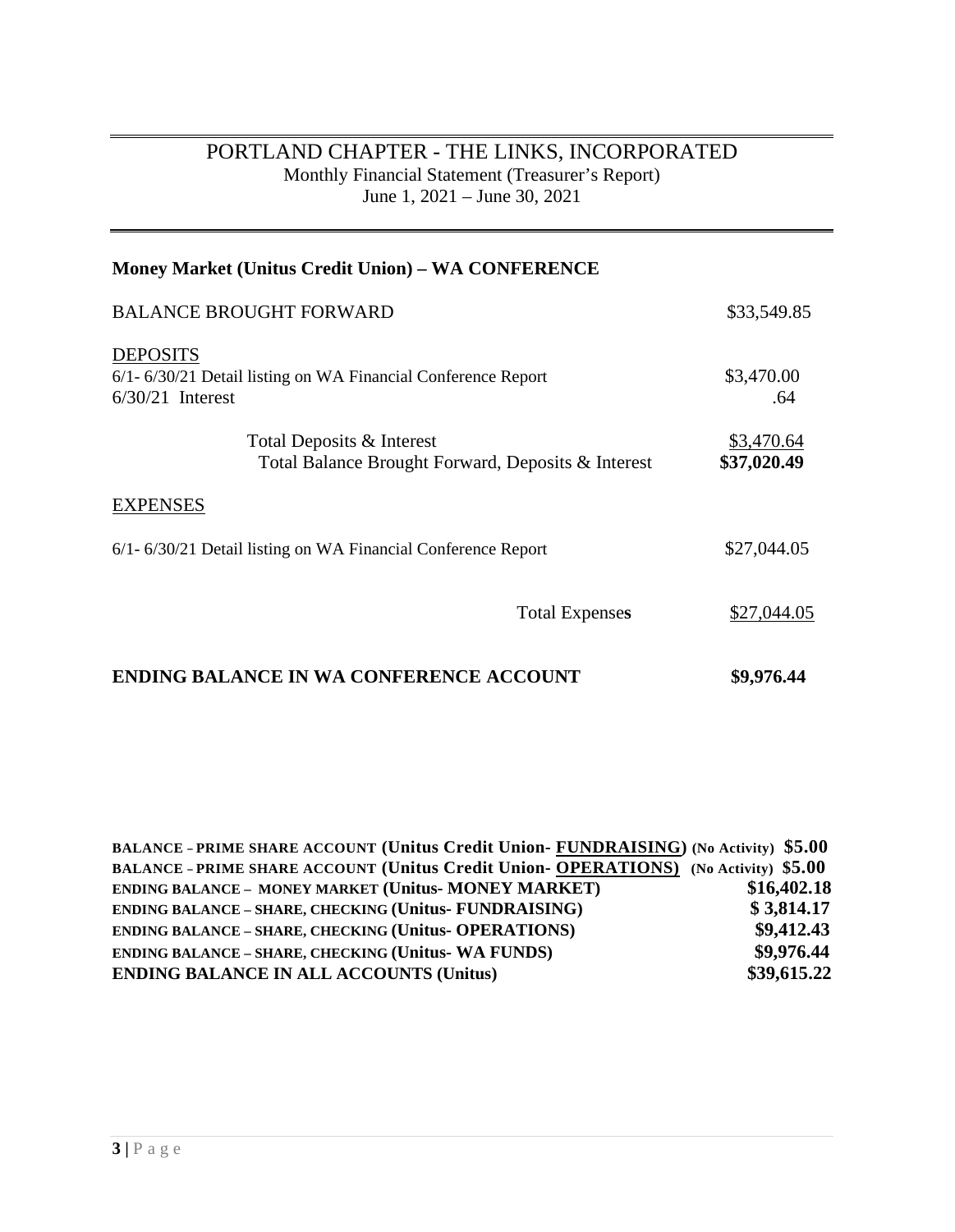| <b>DEPOSIT DATE</b> | <b>NOTES</b>                                                      | <b>DEPOSIT AMOUNT</b> |
|---------------------|-------------------------------------------------------------------|-----------------------|
| 6/2/2021            | THE LINKS INC., DENVER CHAPTER-WA SERVICE PROJECT                 | \$100.00              |
| 6/2/2021            | THE WACO-CENTRAL TX CHAPTER- WA SERVICE PROJECT                   | \$200.00              |
| 6/2/2021            | VERA DAVIS MARKS & PAMELA DAVIS THOMPSON- WA SERVICE PROJECT      | \$100.00              |
| 6/2/2021            | LINDA CHARMAYNE MILLS-EALY- WA SERVICE PROJECT                    | \$100.00              |
| 6/4/2021            | INGLEWOOD PACIFIC CHAPTER OF THE LINKS, INC - SERVICE PROJECT     | \$100.00              |
| 6/4/2021            | DORIS & JAMES GIVENS - SERVICE PROJECT                            | \$100.00              |
| 6/4/2021            | CHERYL & JOSEPHINE PETE - SERVICE PROJECT                         | \$100.00              |
| 6/4/2021            | JERMONE & DORATHY WASHINGTON - SERVICE PROJECT                    | \$50.00               |
| 6/4/2021            | MISSOURI CITY (TX) CHAPTER OF THE LINKS, INC. - SERVICE PROJECT   | \$270.00              |
| 6/4/2021            | THE LINKS, INC-AUSTIN CHAPTER OPERATING ACCOUNT - SERVICE PROJECT | \$150.00              |
| 6/24/2021           | CLAREMONT AREA CHAPTER THE LINKS INC - SERVICE PROJECT            | \$200.00              |
| 6/28/2021           | THE LINKS, INC. WESTERN AREA - SERVICE PROJECT                    | \$2,000.00            |

TOTAL DEPOSITS \$3,470.00